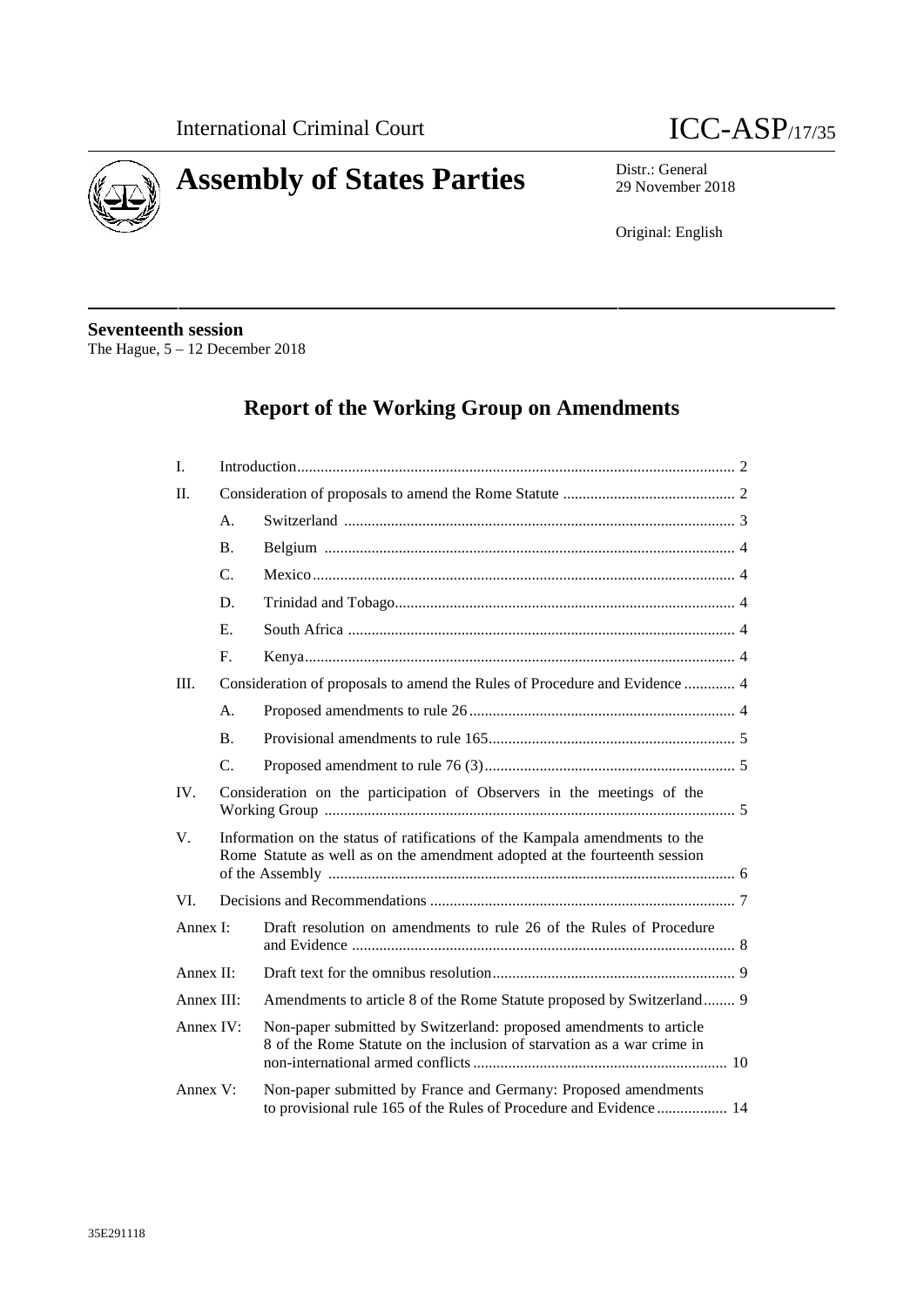# **I. Introduction**

1. The present report is submitted pursuant to the mandate given by the Assembly of State Parties ("the Assembly") to the Working Group on Amendments ("the Working Group"). The Working Group was established by Assembly resolution ICC-ASP/8/Res.6 for the purpose of considering amendments to the Rome Statute proposed in accordance with article 121, paragraph 1, of the Statute as well as any other possible amendments to the Rome Statute and to the Rules of Procedure and Evidence, with a view to identifying amendments to be adopted in accordance with the Rome Statute and the Rules of Procedure of the Assembly.

2. The Working Group's consideration of amendment proposals to the Rome Statute and to the Rules of Procedure and Evidence is governed by the Terms of Reference set out in Assembly resolution ICC-ASP/11/Res.8, annex II. The amendment procedure for the Rules of Procedure and Evidence is also governed by the "Roadmap on reviewing the criminal procedures of the International Criminal Court", the main purpose of which is to facilitate a structured dialogue between key stakeholders on proposed amendments to the Rules of Procedure and Evidence.<sup>1</sup> In endorsing the Roadmap by resolutions ICC-ASP/11/Res.8 and ICC-ASP/12/Res.8, the Assembly has reaffirmed the role of the Working Group in receiving and considering recommendations to the Assembly on proposals of amendments to the Rules of Procedure and Evidence.

3. At its sixteenth session, the Assembly invited the Working Group to continue its consideration of all amendment proposals in accordance with the Terms of Reference of the Working Group, and requested the Working Group to submit a report for the consideration of the Assembly at its seventeenth session.<sup>2</sup>

4. On 4 March 2018, the Bureau appointed via a silence procedure Ambassador Juan Sandoval Mendiolea (Mexico) as Chairperson of the Working Group.<sup>3</sup>

5. The Working Group met on 20 April 2018 to commence its work. Cognizant of the importance of holding regular meetings, the Working Group agreed to meet approximately every six weeks. It held four intersessional meetings, on 20 April, 14 June, 2 October, and 15 November 2018.

## **II. Consideration of proposals to amend the Rome Statute**

6. The Working Group had before it those amendment proposals previously referred to it by the Assembly at its eighth session, as well as those transmitted by the Depositary of the Rome Statute on 14 March 2014 and 15 August 2017.<sup>4</sup> It also had before it the nonpaper submitted by Switzerland on 19 April 2018, revised on 20 September, containing proposed amendments relating to article 8 of the Rome Statute.<sup>5</sup>

7. As in the past, proponents were given the opportunity, at each meeting of the Working Group, to provide updates on their proposals. All delegations were invited to comment on the different proposals before the Working Group.

<sup>&</sup>lt;sup>1</sup> The Roadmap is contained in the Report of the Bureau on the Study Group on Governance to the eleventh session of the Assembly (ICC-ASP/11/31, annex I). The Revised Roadmap is contained in the Report of the Bureau on the Study Group on Governance to the twelfth session of the Assembly (ICC-ASP/12/37, annex I). The Roadmaps are respectively available at https://asp.icc-cpi.int/iccdocs/asp\_docs/ASP11/ICC-ASP-11-31-ENG.pdf and at https://asp.icc-cpi.int/iccdocs/asp\_docs/ASP12/ICC-ASP-12-37-ENG.pdf. <sup>2</sup> *Official Records of the Assembly of States Parties to the Rome Statute of the International Criminal Court,*

*Sixteenth session, The Hague, -4 – 14 December 2017* (ICC-ASP/16/20), vol. I, part III, ICC-ASP/16/Res.6, annex I, paras. 18(a) and (b), available at https://asp.icc-cpi.int/iccdocs/asp\_docs/ASP16/ICC-ASP-16-20-ENG- OR-vol-II.pdf or at https://asp.icc-cpi.int/iccdocs/asp\_docs/Resolutions/ASP16/ICC-ASP-16-Res6-ENG.pdf.

<sup>&</sup>lt;sup>3</sup> Decision of the Bureau of the Assembly of States Parties, 4 March 2018 (adopted via a silence procedure), available at https://asp.icc-cpi.int/iccdocs/asp\_docs/Bureau/Bureau%20appointments.NY-DH.05Mar18.1600.pdf. <sup>4</sup> These amendment proposals are contained: in the Report of the Working Group on Amendments to the thirteenth

session of the Assembly (ICC-ASP/13/31); on the website of the Assembly at https://asp.icc-cpi.int/en\_menus/asp/ WGA/Pages/default.aspx; and, having been notified to the Depositary, at the United Nations Treaty Collection, htt ps://treaties.un.org/Pages/ViewDetails.aspx?src=TREATY&mtdsg\_no=XVIII-10&chapter=18&clang=\_en.

 $5$  The non-paper also included a proposal on elements of crimes relating to the proposed amendments to article 8 of the Rome Statute. Both the text of the proposed amendments and the non-paper are included respectively in annexes III and IV of the present report.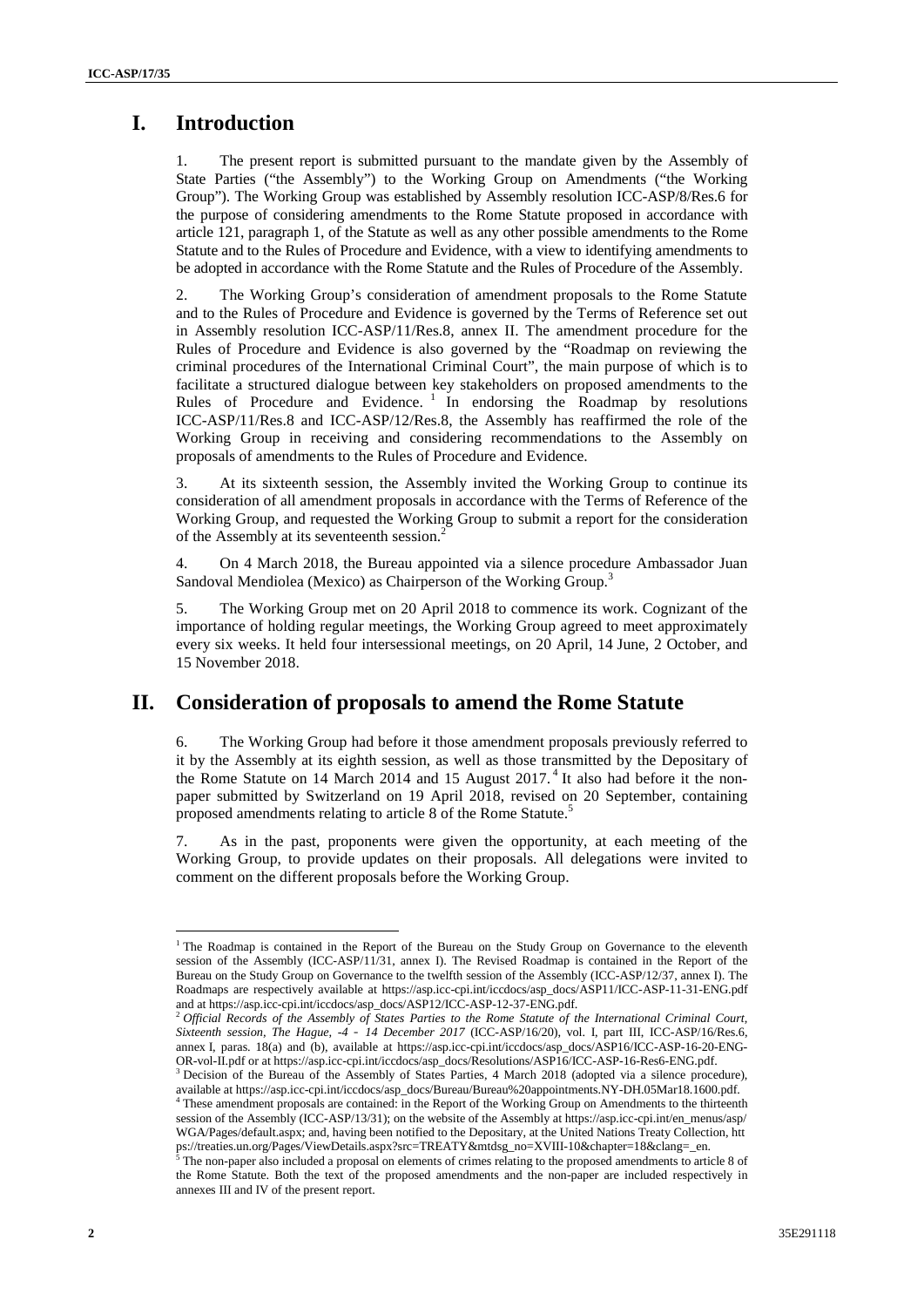8. As a general comment, some delegations expressed concern about possible fragmentation of the Rome Statute through the addition of amendments, including on the impact this would have on the efforts toward universality, taking into consideration that past amendments have not yet been ratified widely, and also expressed that this could merit further discussion. Other delegations pointed out that the Court would be in a position to determine which amendments had been ratified by which State Party and, accordingly, to determine the applicable law. Furthermore, some delegations emphasized that each State Party has the right to propose amendments and to initiate discussions in the Working Group and that each proposal put forward should be considered on its own merits, while others expressed doubts regarding the desirability of amending the Rome Statute. Some delegations indicated that they would refrain from taking a position on the substance of the proposals presented to the Working Group pending such general discussion as well as that referenced in part IV of this report.

### **A. Switzerland**

9. At the first meeting, on 20 April 2018, Switzerland presented a new proposal of amendments to article 8 of the Rome Statute on the "Inclusion of starvation as a war crime in non-international armed conflicts (NIAC) into the Rome Statute".<sup>6</sup> The delegation explained that intentionally using starvation of civilians as a method of warfare was the prime example of a serious violation of international humanitarian law in both types of armed conflict, which the Rome Statute, however, only criminalized in international armed conflict (IAC). The Working Group decided to continue its consideration of this proposal at the next meeting.

10. At the second meeting, on 14 June 2018, many delegations noted that the Swiss proposal would contribute to the harmonization of the Rome Statute by further closing the gap between the rules for IAC and those for NIAC. Delegations generally agreed that the protection of civilians was a central principle of international humanitarian law and the Rome Statute. Many stated that the Swiss proposal had firm grounds in treaty law. The point was made that starving civilians in NIAC had become a war crime under customary international law. Others doubted if it had already acquired such a status given different examples of state practice. A view was further expressed that the second phrase of the proposal, "including wilfully impeding relief supplies", should be dropped, as it was argued that it is unforeseen in treaty law applicable to NIAC and premature to be regarded as part of customary international law. The Working Group decided to continue its consideration of this proposal at the next meeting.

11. At the third meeting, on 2 October 2018, Switzerland proposed to defer a decision on its proposal by the Assembly to its eighteenth session in order to allow for a thorough discussion in the Working Group. Delegations appreciated the flexibility of Switzerland. Some expressed their strong support for the proposal and wish to consider it already at the seventeenth session of the Assembly. Switzerland presented its revised non-paper referring *inter alia* to Security Council Resolution 2417 (2018) which states that using starvation as a method of warfare may constitute a war crime and makes no distinction based on the nature of the armed conflict. The revised non-paper further addresses the question of fragmentation and the legal basis of the proposal in treaty and customary international law. Switzerland indicated that the harmonization of the Rome Statute regarding war crimes in IAC and NIAC would promote its coherence and therefore provide incentives to non-States Parties to ratify, a view that was also supported by other delegations. It also recalled that the perspective of victims, which would benefit from enhanced protection, should be taken into account. During the discussion, some delegations pointed out that harmonizing the rules regarding criminalization of starvation was welcomed for both IAC and NIAC, while one State was of the view was that the amendment was not legally necessary as the Rome Statute already covered deliberate starvation of civilians in non-international conflicts. In this regard, Switzerland recalled the principle *nullum crimen sine lege*. There was general support among delegations regarding the substance of the amendment proposal. The Working Group decided to continue its consideration of the Swiss proposal.

<sup>6</sup> Ibid.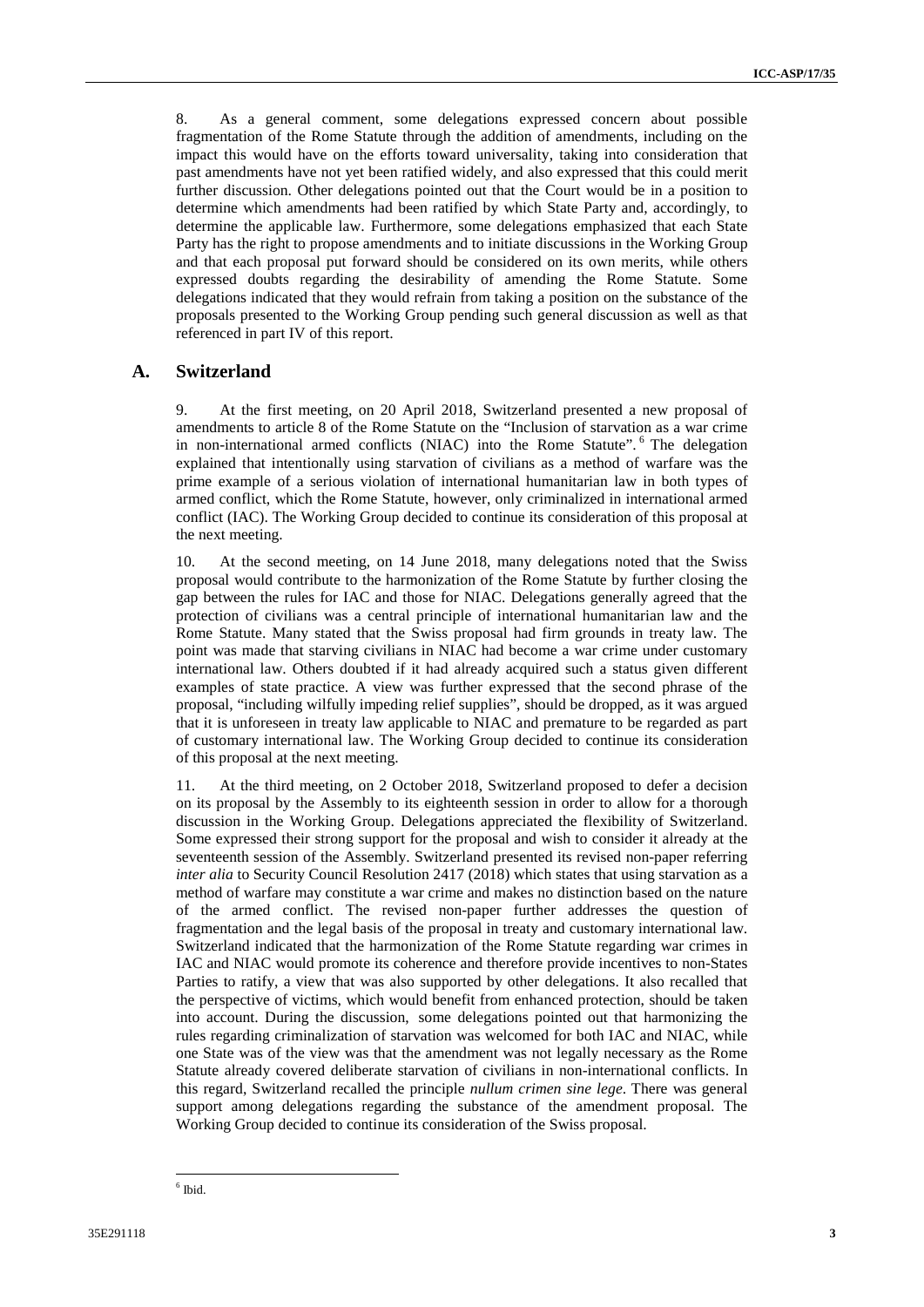## **B. Belgium**

12. At the first meeting, on 20 April 2018, Belgium informed the Working Group that the consideration of its proposal of amendment to article 8 of the Rome Statute based on the Ottawa Convention of 1999 was postponed in the spirit of compromise while the proposal would remain on the table. Some delegations expressed their wish to see the adoption of this proposal earlier, including in the seventeenth session of the Assembly.

## **C. Mexico**

13. At the first meeting, on 20 April 2018, Mexico indicated that the delegation would intend to discuss its amendment proposal at a later stage, taking into consideration the progress related to the adoption on 7 July 2017, of the Treaty on the Prohibition of Nuclear Weapons.

## **D. Trinidad and Tobago**

14. No further updates were provided by Trinidad and Tobago concerning its proposal during the intersessional period.

## **E. South Africa**

15. No further updates were provided by South Africa concerning its proposal during the intersessional period.

## **F. Kenya**

16. No further updates were provided by Kenya concerning its proposal during the intersessional period.

## **III. Consideration of proposals to amend the Rules of Procedure and Evidence**

## **A. Proposed amendments to rule 26**

17. The Working Group had before it the draft report of the Study Group on Governance Cluster I: Increasing the efficiency of the criminal process, in relation to the proposed amendments to rule 26 of the Rules of Procedure and Evidence, which was approved by The Hague Working Group under a silence procedure ending 2 July 2018, and was conveyed to the Working Group for its consideration.

18. The proposed amendments were to seek a more permanent solution by aligning the Rules of Procedure and Evidence of the Court with the mandate of the Independent Oversight Mechanism with regard to the receipt and investigation of claims of misconduct against elected officials such as judges, the Prosecutor, a Deputy Prosecutor, the Registrar and a Deputy Registrar.

19. The Working Group considered the proposed amendments to rule 26 of the Rules of Procedure and Evidence in the third meeting held on 2 October 2018, following a briefing by the co-Chair (Chile) of the Study Group on Governance and co-focal points for its Cluster I (Argentina and the United Kingdom), via video-conference in the same meeting. Delegations supported in general the proposed amendments and decided to continue their consideration in the next meeting with a view to taking a decision on how to proceed on this matter.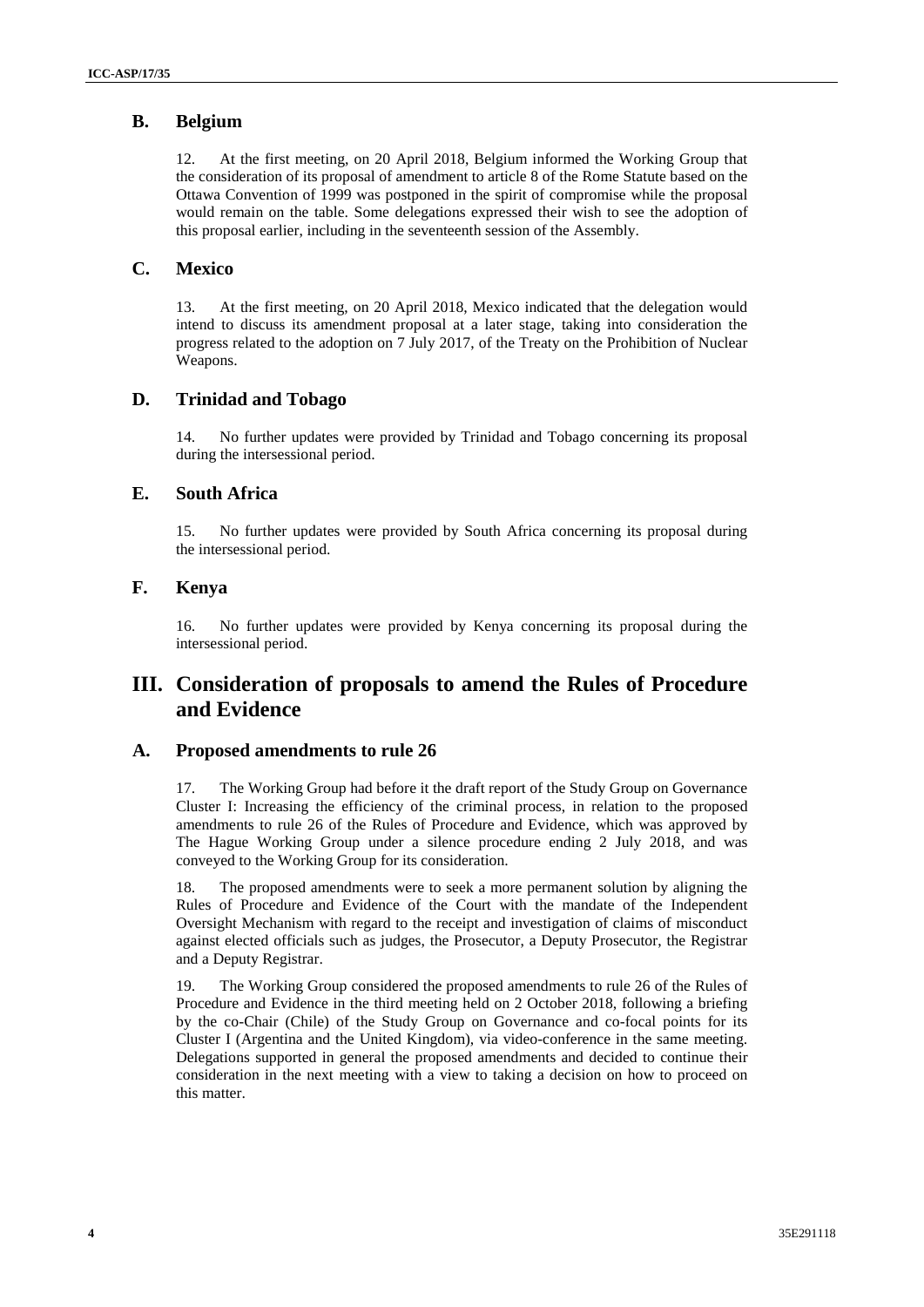20. At the fourth meeting, on 15 November 2018, the Working Group continued its consideration of the proposed amendments to rule 26 and decided to submit to the Assembly the draft resolution through which the Assembly would adopt the amendments to rule 26. The Working Group agreed that such amendments would be based on rule 3 of the Rules of Procedure and Evidence.

### **B. Provisional amendment to rule 165**

21. At the first meeting, on 20 April 2018, France, supported by Germany, informed the Working Group that the provisional amendments to rule 165 adopted by the judges of the Court on 10 February 2016 were not followed by the Appeals Chamber in delivering its judgment on the Reparations Order in the case of Ahmad Al Faqi Al Mahdi on 8 March 2018. Said delegations noted that it could consider withdrawing its proposal of amendments to rule 165 if the Court took it that the provisionally amended rule 165 would not apply. In response, some delegations stated that they would be supportive of the Court's approach and not of the proposal made by France and Germany. The Working Group was not in a position to make a concrete recommendation to the Assembly regarding the provisional amendments, and consideration of this issue was postponed to a future date taking into consideration any future action on this matter by the Court.

### **C. Proposed amendment to rule 76 (3)**

22. No delegation provided any further update on the issue.

## **IV. Consideration on the participation of Observers in the meetings of the Working Group**

23. At the first meeting, on 20 April 2018, some delegations addressed the importance of transparency and openness in the working methods of the Working Group in order to promote the universality of the Rome Statute and requested that its meetings be opened to Observers. Others highlighted that, while there is strong recognition of the need to promote universality, a balance had to be struck against the need to preserve a space for delicate negotiations of proposals submitted by States Parties, bearing in mind that only Parties to the Rome Statute are interested parties to any amendment and that allowing non-parties to be present in the deliberations, could trivialize their incentives to become a party. The suggestion was made to have open briefings including with civil society considering its valuable contribution to the work of the Working Group. A view was expressed to leave various modalities of participation open considering the contribution of civil society. Another point was addressed that consistency was needed on this matter throughout the year. Some other delegations recalled that in order to accommodate values and needs of both open and closed meetings, the Working Group reports regularly before the New York Working Group, which serves as an open forum for discussion.

24. At the second meeting, on 14 June 2018, some delegations emphasized again transparency and openness and requested that Observer States and civil society should be able to take part in the meetings. Reference was made to rule 42 of the Rules of Procedure of the Assembly of States Parties and to the decision of 18 October 2017 adopting the "Understanding on the participation of Observer States in meetings of the Assembly of States Parties"<sup>7</sup>, by which the meetings of the Assembly should be open by default, and that the Working Group would thus need a further decision to make its meetings closed. Other delegations recalled that a decision had been taken to close the meetings of the Working Group, and that the understanding reached last year did not replace existing practice. Some delegations recalled that the Working Group has the option of holding open briefings to take into account the call for transparency and openness, and that these elements were observed by providing regular briefings to the New York Working Group, which is normally open to non-parties. A decision was made to include this issue as an agenda item for the third meeting of the Working Group.

<sup>7</sup> https://asp.icc-cpi.int/iccdocs/asp\_docs/Bureau/ICC-ASP-2017-Bureau-06.pdf.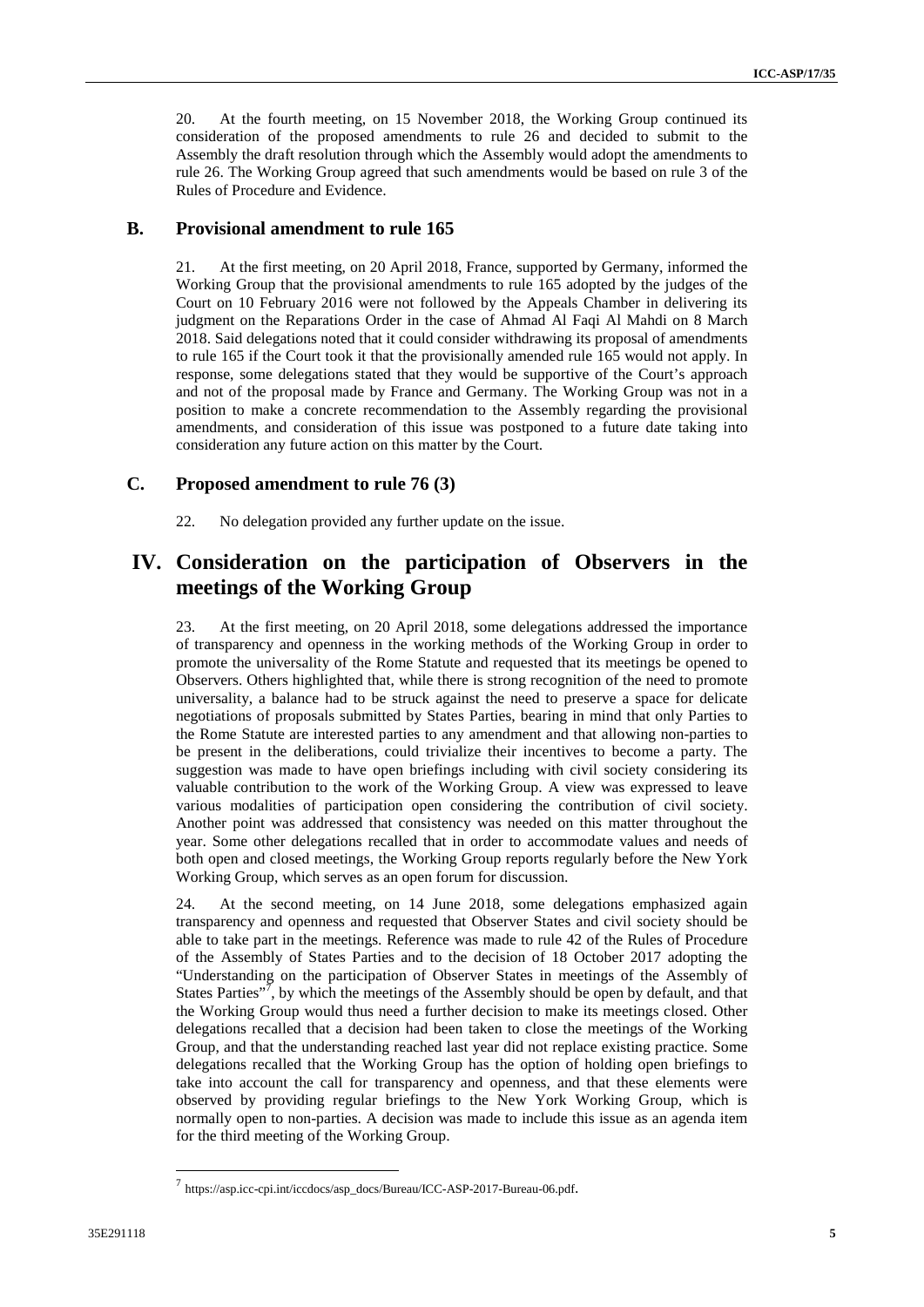25. At the third meeting, on 2 October 2018, delegations further discussed the procedural aspects of this issue. Some delegations expressed their view that while the Working Group might be able to decide otherwise, the meetings would be open in principle, not the other way around. These delegations advocated for transparency and openness in order to promote universality, as deliberations in the Working Group might impact a decision whether or not to ratify the Rome Statute. The view was expressed that a decision which may have been taken to close the meetings would not have been on a permanent basis. Other delegations expressed their understanding that the meetings had been closed before a Bureau decision on 18 October 2017 adopting the "Understanding on the participation of Observer States in meetings of the Assembly of States Parties" and therefore a separate decision was needed if they should be reopened. These delegations considered that States Parties were the ones deciding and ultimately being affected by possible amendments to the Rome Statute and that in view of the nature of deliberations in the Working Group its meetings should not be open to Observers. In this connection, the added value of participation of non-States Parties was questioned, and their option to participate after ratification – as an incentive to do so - was pointed out. Some expressed the view that some States Parties may not wish to discuss their own proposals in open meetings, but that open meetings could be held on a case by case basis. The Chair reminded delegations that the recent practice of the Working Group since 2017 has been to hold closed meetings and that it was on this basis that the meetings were convened during 2018. In the past, before discussions on participation of Observer States, the meetings of the Working Group had been open to States Parties and civil society. On the other hand, the latter delegations indicated the merit of the closed sessions given the privileges and duties of States Parties that the decisions of the Working Group affecting States Parties should be made by themselves. The Secretariat was requested to provide information on practice in respect of formats of working groups and subsidiary bodies of the Assembly and a list of closed meetings kept by the Bureau in accordance with the aforesaid Understanding. The Working Group decided to continue the consideration of this issue pending further information in order to take a decision.

# **V. Information on the status of ratifications of the Kampala amendments to the Rome Statute as well as on the amendments adopted at the fourteenth and sixteenth sessions of the Assembly**

26. The Working Group was kept regularly informed of any ratifications of the amendments to the Rome Statute adopted at the 2010 Review Conference or at the fourteenth session of the Assembly. Since the submission of its last report, Guyana, Panama, and the State of Palestine had ratified the Kampala amendment relating to article 8 of the Rome Statute; Guyana, Ireland, and Panama had ratified the Kampala amendments on the crime of aggression; and Croatia, France, Italy, and Romania had ratified the amendment to article 124 of the Rome Statute. $8$  No State had ratified the three amendments to article 8, paragraph 2 (b) and to article 8, paragraph 2 (e), of the Rome Statute regarding "employing microbial, biological or toxin weapons", "employing weapons that injure by fragments undetectable by X-rays", and "employing laser blinding weapons".<sup>9</sup>

27. As of 7 November 2018, the Kampala amendment to article 8 had been ratified by 37 States Parties, the Kampala amendments on the crime of aggression had been ratified by 37 States Parties and the amendment to article 124 had been ratified by ten States Parties.

<sup>8</sup> The list of the States that ratified relevant amendments is available at the United Nations Treaty Collection, https://treaties.un.org/Pages/ViewDetails.aspx?src=TREATY&mtdsg\_no=XVIII-10&chapter=18&clang=\_en. <sup>9</sup> The brief descriptions of the three amendments to article 8, paragraph 2 (b) and to article 8, paragraph 2 (e), of

the Rome Statute are based on the terminologies used in Assembly resolution ICC-ASP/16/Res.4, preambular paragraph 7, available at https://asp.icc-cpi.int/iccdocs/asp\_docs/Resolutions/ASP16/ICC-ASP-16-Res4-ENG.pdf.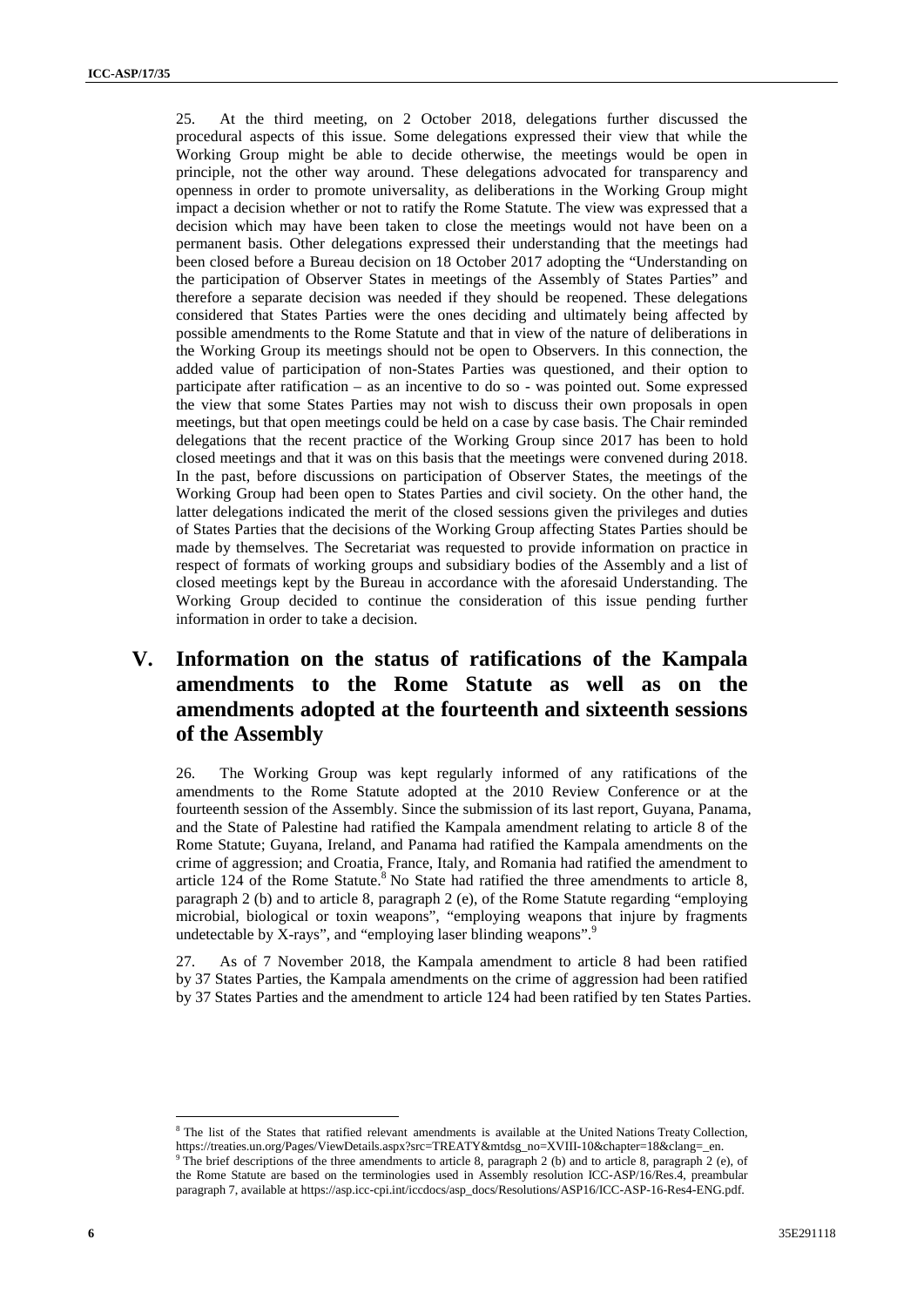# **VI. Decisions and recommendations**

28. The Working Group recommends to the Assembly the adoption of a draft resolution on amending rule 26 of the Rules of Procedure and Evidence (annex I).

29. The Working Group recommends that regular meetings be held throughout 2019, including, if necessary, in expert meetings format.

30. The Working Group concludes its intersessional work by recommending to the Assembly the inclusion in the omnibus resolution of two paragraphs (annex II).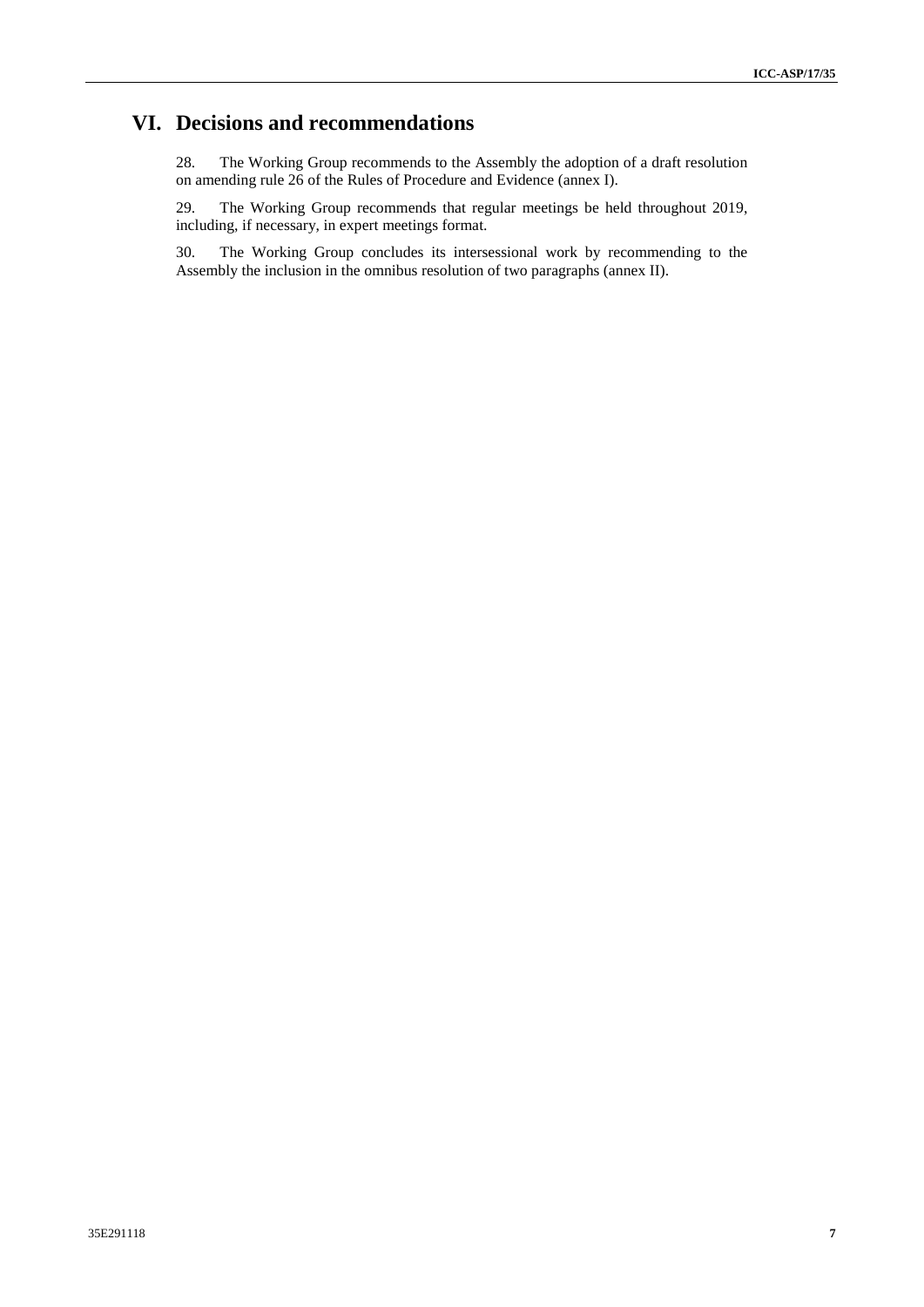## **Annex I**

## **Draft resolution on amendments to rule 26 of the Rules of Procedure and Evidence**

### *The Assembly of States Parties,*

*Recalling* the need to conduct a structured dialogue between States Parties and the Court with a view to strengthening the institutional framework of the Rome Statute system and enhancing the efficiency and effectiveness of the Court while fully preserving its judicial independence, and *inviting* the organs of the Court to continue to engaging in such a dialogue with States Parties,

*Recognizing* that enhancing the efficiency and effectiveness of the Court is of common interest both for the Assembly of States Parties and the Court,

*Recalling* operative paragraphs 1 and 2 of resolution ICC-ASP/9/Res.2 and article 51 of the Rome Statute,

*Further recalling* paragraph 9(c) of the annex to resolution ICC-ASP/16/Res.6,

*Noting* the report of the Working Group on Amendments<sup>1</sup> and the report of the Bureau on the Study Group on Governance,<sup>2</sup>

*Taking note with appreciation* of the consultations undertaken within the Study Group on Governance and the Working Group on Amendments,

*Recalling* resolution ICC-ASP/12/Res.6 and the operational mandate of the Independent Oversight Mechanism contained in the annex to that resolution,

1. *Decides* that the following shall replace rule 26 of the Rules of Procedure and Evidence:

#### "**Rule 26**

#### **Receipt and admissibility of complaints**

1. For the purposes of article 46, paragraph 1, and article 47 of the Statute, any complaint concerning any conduct defined under rules 24 and 25 shall include the grounds on which it is based and, if available, any relevant evidence, and may also include the identity of the complainant. The complaint shall remain confidential.

2. All complaints shall be transmitted to the Independent Oversight Mechanism which may also initiate investigations on its own motion. Any person submitting such complaints may also elect to submit a copy to the Presidency of the Court for information purposes only.

3. The Independent Oversight Mechanism shall assess complaints and set aside those complaints which are manifestly unfounded. Where a complaint is set aside as manifestly unfounded, the Independent Oversight Mechanism shall provide its reasons in a report which shall be transmitted to the Assembly of States Parties and the Presidency.

4. All other complaints shall be investigated by the Independent Oversight Mechanism. The Independent Oversight Mechanism shall transmit the results of any investigation, together with its recommendations, to the Assembly of States Parties and any other competent organ(s) as set out in articles 46 and 47 of the Statute, and rules 29 and 30."

 $^{1}$  ICC-ASP/17/35.<br> $^{2}$  ICC-ASP/17/30.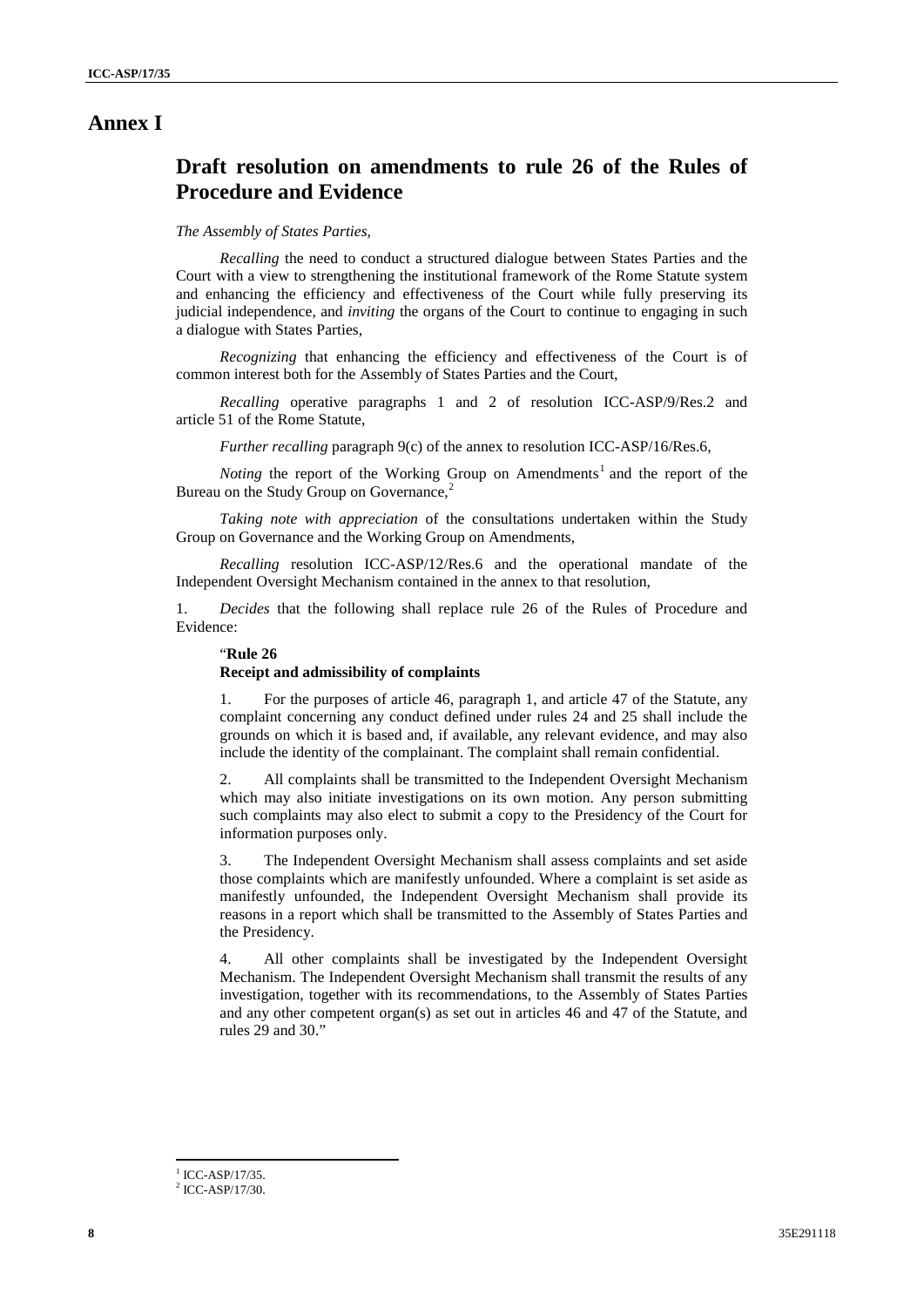## **Annex II**

## **Draft text for the omnibus resolution**

1. Paragraph 134 of the 2017 omnibus resolution (ICC-ASP/16/Res.6) remains unchanged, reading:

"*Welcomes* the report of the Working Group on Amendments."

2. Paragraph 18 of annex I (mandates) of the 2017 omnibus resolution (ICC-ASP/16/Res.6) is replaced by the following:

"(a) *invites* the Working Group to continue its consideration of all amendment proposals, in accordance with the Terms of Reference of the Working Group; and

(b) *requests* the Working Group to submit a report for the consideration of the Assembly at its eighteenth session;"

## **Annex III**

## **Amendments to article 8 of the Rome Statute proposed by Switzerland**

## **A. Amendment to article 8 of the Rome Statute**

*To be inserted as new subparagraph to article 8(2)(e)*

Intentionally using starvation of civilians as a method of warfare by depriving them of objects indispensable to their survival, including willfully impeding relief supplies.

## **B. Elements of crimes**

*New subparagraph to article 8(2)(e)*

#### **War crime of starvation as a method of warfare**

#### **Elements**

1. The perpetrator deprived civilians of objects indispensable to their survival.

2. The perpetrator intended to starve civilians as a method of warfare.

3. The conduct took place in the context of and was associated with an armed conflict not of an international character.

4. The perpetrator was aware of factual circumstances that established the existence of an armed conflict.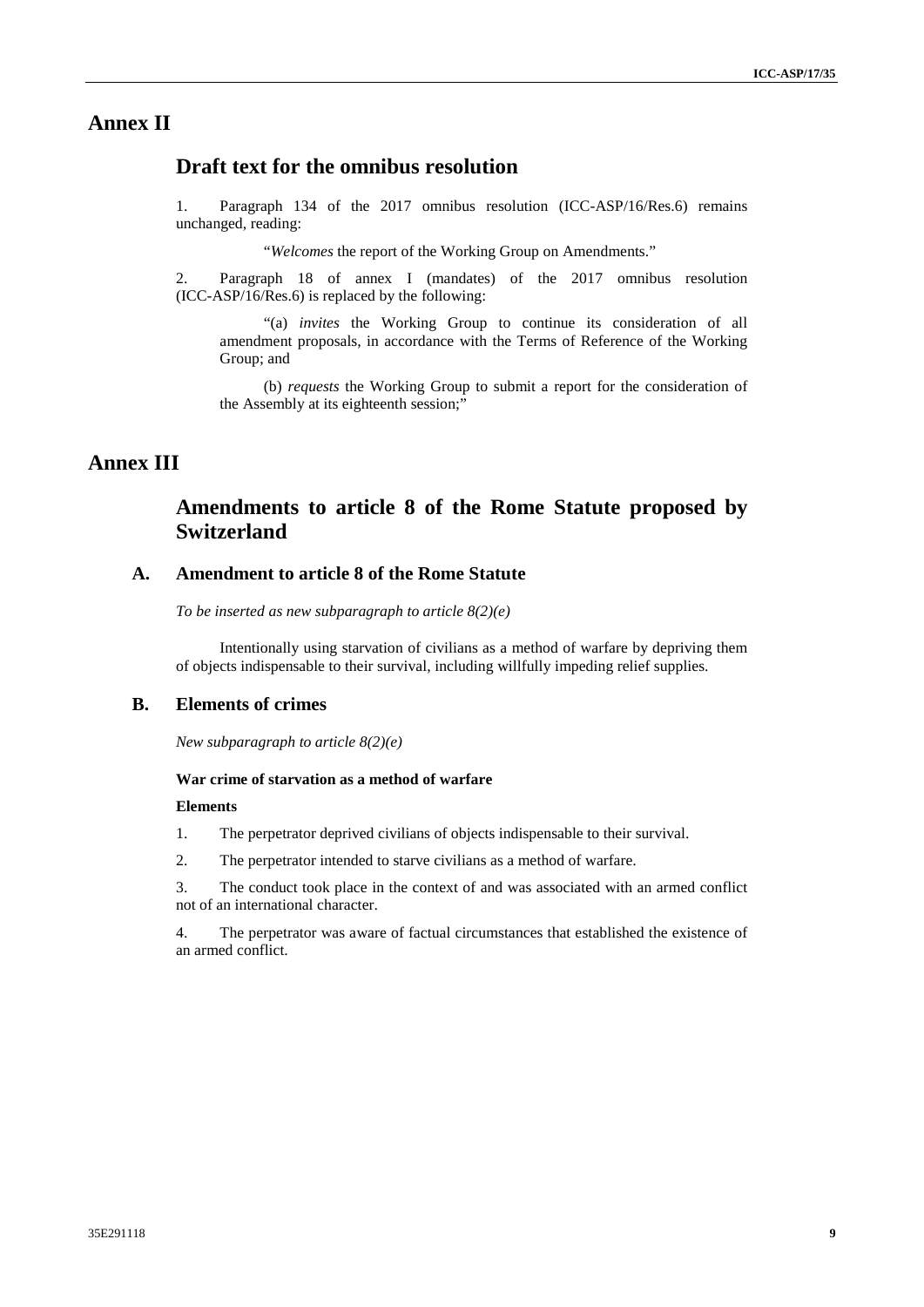## **Annex IV**

# **Non-paper submitted by Switzerland: proposed amendments to article 8 of the Rome Statute on the inclusion of starvation as a war crime in non-international armed conflicts**

20 September 2018

### **A. Introduction**

1. Under article 8 of the Rome Statute, the International Criminal Court (ICC) has jurisdiction to investigate and prosecute individuals charged with war crimes. For this purpose, article 8 distinguishes between international armed conflicts (IAC) and noninternational armed conflicts (NIAC). Acts punishable under the Rome Statute as war crimes are mainly but not always identical in IAC and NIAC.

2. While a distinction between IAC and NIAC is legally justified for certain war crimes, this is not always the case. In fact, some of the "serious violations of the laws and customs" are considered to constitute war crimes under international law in both IAC and NIAC, but the Rome Statute nonetheless only penalizes them in IAC. A prime example is the crime of intentionally using starvation of civilians as a method of warfare.

### **B. Broad recognition in international law**

3. In NIAC, using starvation of civilians as a method of warfare is prohibited by article 14 of Additional Protocol II of the Geneva Conventions (AP II), ratified by 168 States. The prohibition also amounts to a rule of customary international humanitarian law (CIHL) as evidence of a general practice accepted as law. For example, it has been included in national laws and military manuals applicable in NIAC as well as affirmed by relevant judgments. The customary nature of the rule is supported by public declarations and the reported practice of States.<sup>2</sup>

4. The prohibition of starvation in NIAC is reinforced by several corollary rules of IHL. These include the prohibition of attacking, destroying, removing or rendering useless objects indispensable to the survival of the civilian population<sup>3</sup> and the rules relating to humanitarian relief actions and access.<sup>4</sup> This means that attacking, destroying, removing or rendering useless objects indispensable to the survival of the civilian population or denying access of humanitarian relief intended for civilians in need, including deliberately impeding humanitarian aid or restricting the freedom of movement of humanitarian relief personnel, may constitute violations of the prohibition of starvation.<sup>5</sup>

<sup>&</sup>lt;sup>1</sup> Article 14 of AP II: "Starvation of civilians as a method of combat is prohibited. It is therefore prohibited to attack, destroy, remove or render useless, for that purpose, objects indispensable to the survival of the civilian population, such as foodstuffs, agricultural areas for the production of foodstuffs, crops, livestock, drinking water installations and supplies and irrigation works."

<sup>&</sup>lt;sup>2</sup> See for example Rule 53 of the ICRC Study on CIHL, available online at: https://ihl-databases.icrc.org/customar y-ihl/eng/docs/v1\_rul\_rule53.<br><sup>3</sup> See article 14 of AP II: see also for the study of the study of the stu

See article 14 of AP II; see also for example Rule 54 of the ICRC Study on CIHL (fn 2).

<sup>&</sup>lt;sup>4</sup> According to article 18(2) of AP II, "if the civilian population is suffering undue hardship owing to a lack of the supplies essential for its survival, such as foodstuffs and medical supplies, relief actions for the civilian population which are of an exclusively humanitarian and impartial nature and which are conducted without any adverse distinction shall be undertaken subject to the consent of the High Contracting Party concerned." Moreover, under CIHL as identified in Rule 55 of the ICRC study on CIHL, "parties to the conflict must allow and facilitate rapid and unimpeded passage of humanitarian relief for civilians in need, which is impartial in character and conducted without any adverse distinction, subject to their right of control" (see Rule 55 of the ICRC study on CIHL (fn 2)). Concerning humanitarian relief personnel, under CIHL as identified in Rule 56 of the ICRC study on CIHL, "parties to the conflict must ensure the freedom of movement of authorized humanitarian relief personnel essential to the exercise of their functions", unless imperative military necessity requires that their movements be temporarily restricted (see Rule 56 of the ICRC Study on CIHL (fn 2).<br><sup>5</sup> Article 14 in combination with article 18 § 2 of APII and Rule 55 of the ICRC Study on CIHL (fn 2).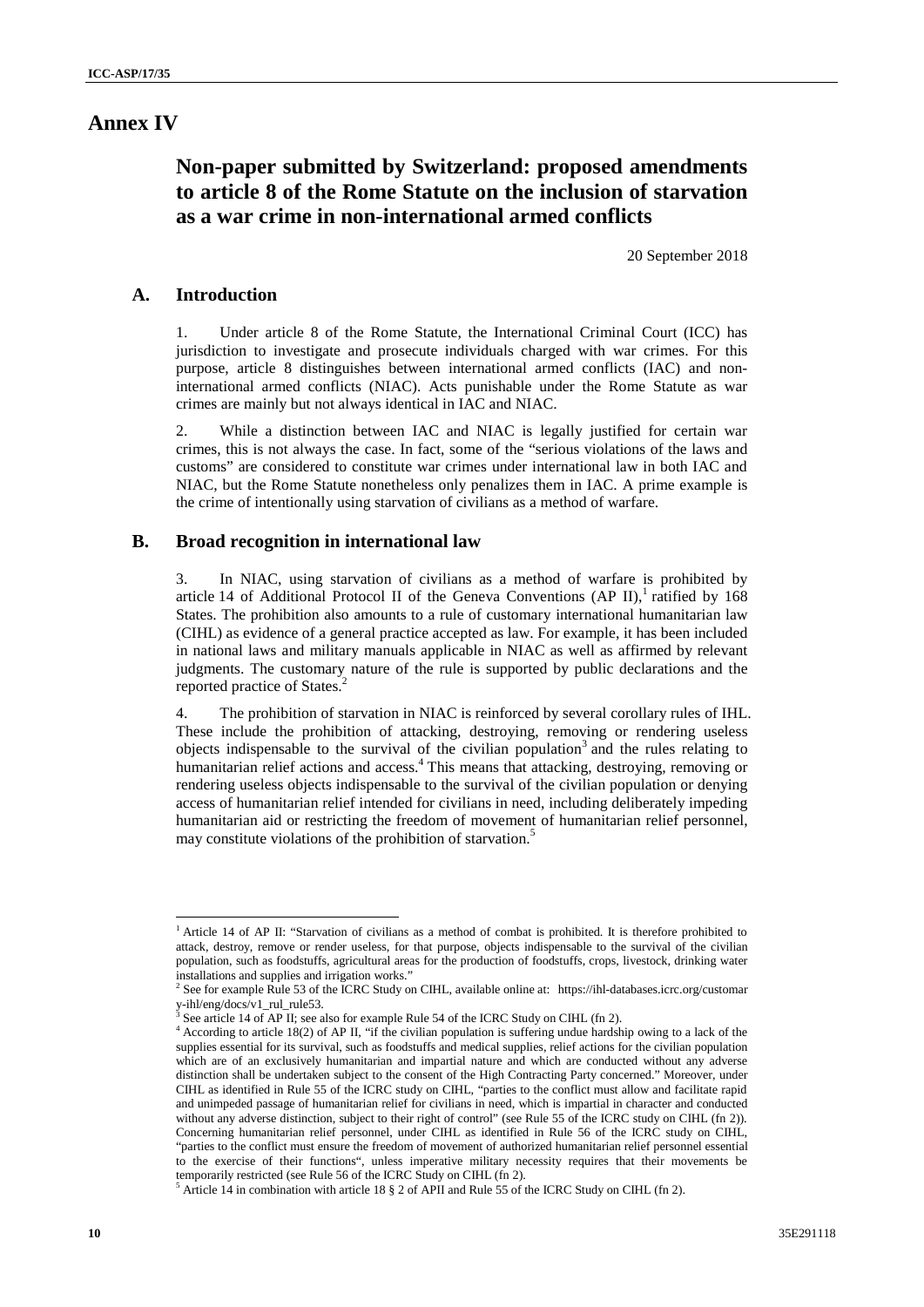5. If the prohibition of starvation in NIAC is violated, it is considered a serious violation of IHL that gives rises to individual criminal responsibility.<sup>6</sup> This is the position expressed by relevant international bodies.<sup>7</sup> Thus, the crime of intentionally using starvation of civilians as a method of warfare in NIAC enjoys broad recognition in international law.

### **C. Gap in the Rome Statute**

6. Despite this broad recognition, starvation of civilians as a method of warfare is not listed as a war crime in NIAC under the Rome Statute. It only exists in IAC under article 8(2)(b)(xxv), which defines the crime as "*intentionally using starvation of civilians as a method of warfare by depriving them of objects indispensable to their survival, including willfully impeding relief supplies as provided for under the Geneva Conventions".*

7. In 1998, a provision penalizing starvation in NIAC had been part of the draft Rome Statute. However, the "final package" of the Rome Statute did not include starvation in the list of war crimes in NIAC. The drafting history $\delta$  does not provide any specific reasons why it was not included in the final draft. In fact, there appears to have been no substantive disagreement during the Rome conference concerning the war crime of starvation in NIAC. Some drafters of the Statute instead remember that the inclusion of starvation in the list of war crimes in NIAC was supported by many delegations<sup>9</sup> and that omission from the 'final package' is likely to have been unintentional.<sup>10</sup> The gap remains in the Statute to this day.

### **D. Proposal for harmonization**

8. Although prohibited under conventional and CIHL, starvation as a method of warfare has allegedly been used in a number of conflicts in recent years. This has prompted the UN Security Council to underline that this conduct may constitute a war crime – making no distinction between IAC and NIAC – and to urge States to conduct investigations and, where appropriate, to take actions against those responsible.<sup>11</sup> The Special Rapporteur on the right to food has called for an amendment of the Rome Statute to include within the ICC's jurisdiction the war crime of using starvation of civilians as a method of warfare in NIAC.<sup>12</sup>

9. To harmonize the jurisdiction of the ICC with regards to war crimes in IAC and NIAC, Switzerland proposes an amendment to the Rome Statute to include the war crime of using starvation of civilians as a method of warfare in NIAC. The large majority of today's armed conflicts being non-international in nature, this amendment would strengthen the fight against impunity by allowing the ICC to prosecute those alleged to have committed this war crime irrespective of the nature of the conflict. This would also contribute to improving the coherence of the Statute as a whole. This amendment would clearly signal the willingness of the Assembly of States Parties to further pursue criminal accountability with regard to war crimes in NIAC.

<sup>&</sup>lt;sup>6</sup> Rule 156 of the ICRC Study on CIHL (fn 2).<br><sup>7</sup> See the Security Council Resolution 2417 (2018) preamble and para. 10, the Report of the International Commission on Inquiry on Darfur to the Secretary-General, S/2005/60, 1st February 2005, para. 166-167, the Security Council Resolution 794 (1992), para. 5, and the statements of the Secretary-General of the United Nations, available online at: http://www.un.org/apps/news/story.asp?NewsID=53003, Interim report of the Special Rapporteur on the right to food, UNGA, 21 July 2017, https://documents-dds-ny.un.org/doc/UNDOC/GEN/N17/2 24/73/PDF/N1722473.pdf?OpenElement, para. 84 and 97. See also ICRC in its interpretation to Rule 156 of the ICRC Study on CIHL ("Serious violations of international humanitarian law constitute war crimes"), which refers to starvation as a serious violation of IHL in NIAC.

 $8$  For more information, see the official records of the UN Diplomatic Conference of Plenipotentiaries on the Establishment of the ICC, available online at http://legal.un.org/icc/rome/proceedings/contents.htm.

<sup>9</sup> Michael Cottier, 'Article 8' in Otto Triffterer, *The Rome Statute of the International Criminal Court* (2nd edition,

This are the views of the chair of the Committee of the Whole and the chair of the Working Group on the definition of war crimes, Rogier Bartels, 'Denying Humanitarian Access as an International Crime in Times of Non-International Armed Conflict: The Challenges to Prosecute and some Proposals for the Future' (2015) 48 Israel Law Review 282, fn 128.

<sup>&</sup>lt;sup>11</sup> Security Council Res. 2417 (2018), preamble and para. 10.

<sup>&</sup>lt;sup>12</sup> UN Human Rights Council, Interim report of the Special Rapporteur on the right to food, 21 July 2017, A/72/188, para. 97(b).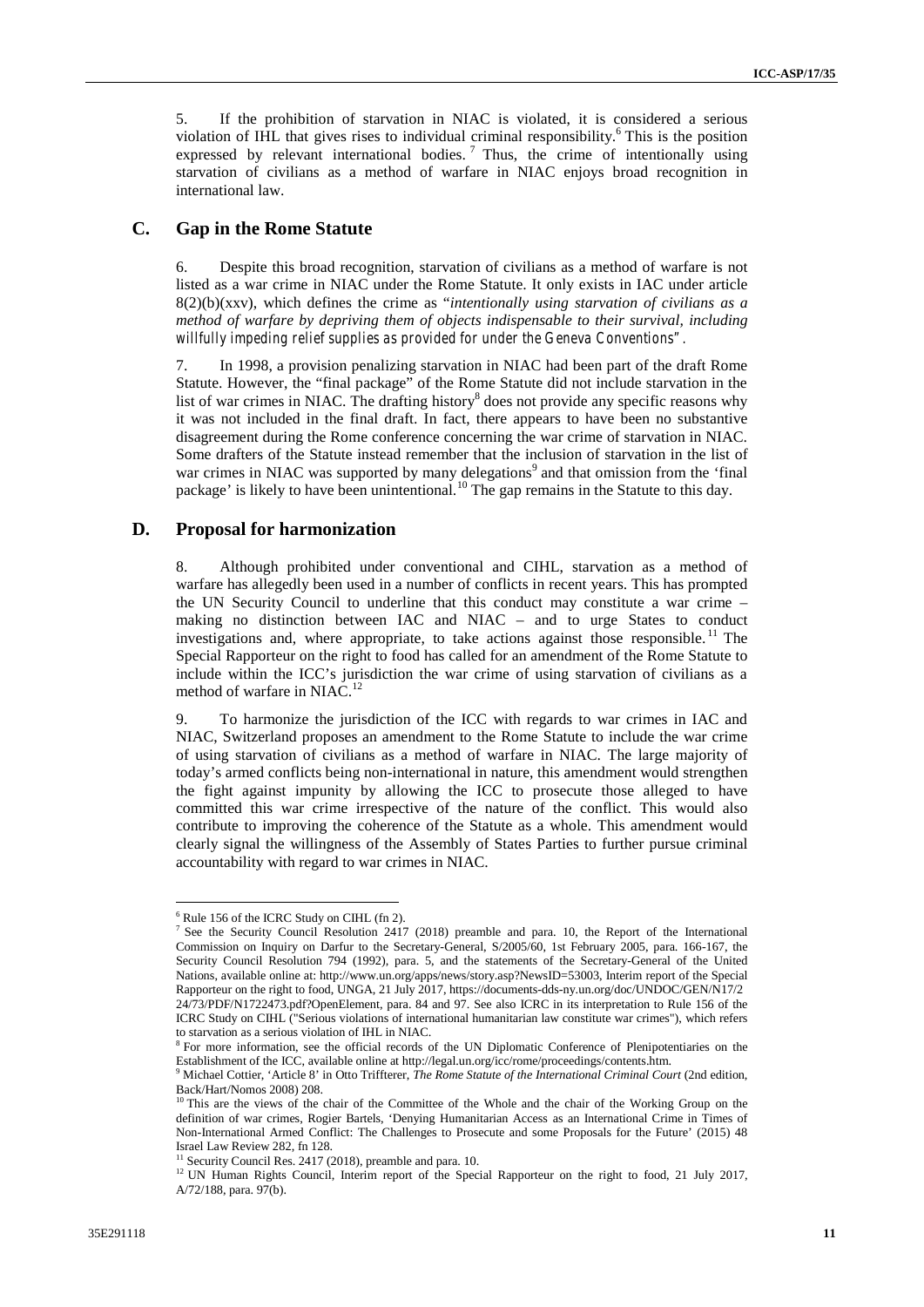10. If adopted, the new subparagraph to article 8(2)(e) of the Rome Statute would, in accordance with article 121(5) of the Statute, only enter into force for those States Parties which have accepted the amendment one year after the deposit of their instruments of ratification or acceptance. While it might raise questions with regard to a possible fragmentation of the Statute, this eventuality was contemplated by the drafters of the Rome Statute, who accepted it when drafting article 121(5) of the Statute. It is up to each State Party to ratify amendments if it wishes to limit the fragmentation of the Statute. In addition, any given situation where the ICC would have jurisdiction over the crime of starvation would contribute to rendering justice for the concerned victims. To them, the new crime would be highly relevant despite the fact that the ICC would not have jurisdiction over the same crime in other situations.

### **E. Draft amendment text**

#### **1. Amendment to article 8 of the Rome Statute**

*To be inserted as new subparagraph to article 8(2)(e)*

Intentionally using starvation of civilians as a method of warfare by depriving them of objects indispensable to their survival, including willfully impeding relief supplies.

### **2. Elements of crimes**

*New subparagraph to article 8(2)(e)*

#### **War crime of starvation as a method of warfare**

#### **Elements**

- 1. The perpetrator deprived civilians of objects indispensable to their survival.
- 2. The perpetrator intended to starve civilians as a method of warfare.
- 3. The conduct took place in the context of and was associated with an armed conflict not of an international character.

4. The perpetrator was aware of factual circumstances that established the existence of an armed conflict.

### **F. Explanation of the draft amendment text**

11. The draft text is based on article 8(2)(b)(xxv) of the Rome Statute, applicable in IAC, which declares as a war crime *"intentionally using starvation of civilians as a method of warfare by depriving them of objects indispensable to their survival, including willfully impeding relief supplies as provided for under the Geneva Conventions"*.

12. Treaty IHL governing  $NIACs<sup>13</sup>$  does not explicitly refer to "willfully impeding relief supplies". However, article 18(2) of AP II makes clear that "[i]f the civilian population is suffering undue hardship owing to a lack of the supplies essential for its survival … relief actions for the civilian population which are of an exclusively humanitarian and impartial nature and which are conducted without any adverse distinction shall be undertaken subject to the consent of the High Contracting Party concerned". In these circumstances, a refusal to grant consent "without good grounds" is equivalent to a violation of article 14 AP II prohibiting the use of starvation as a method of warfare.<sup>14</sup>

<sup>13</sup> Common article 3 and, as applicable, AP II.

<sup>14</sup> Yves Sandoz, Christophe Swinarksi and Bruno Zimmermann (eds), *Commentary on the Additional Protocols of*

*<sup>8</sup> June 1977 to the Geneva Conventions of 12 August 1949* (Martinus Nijhoff Publishers 1987) 1479.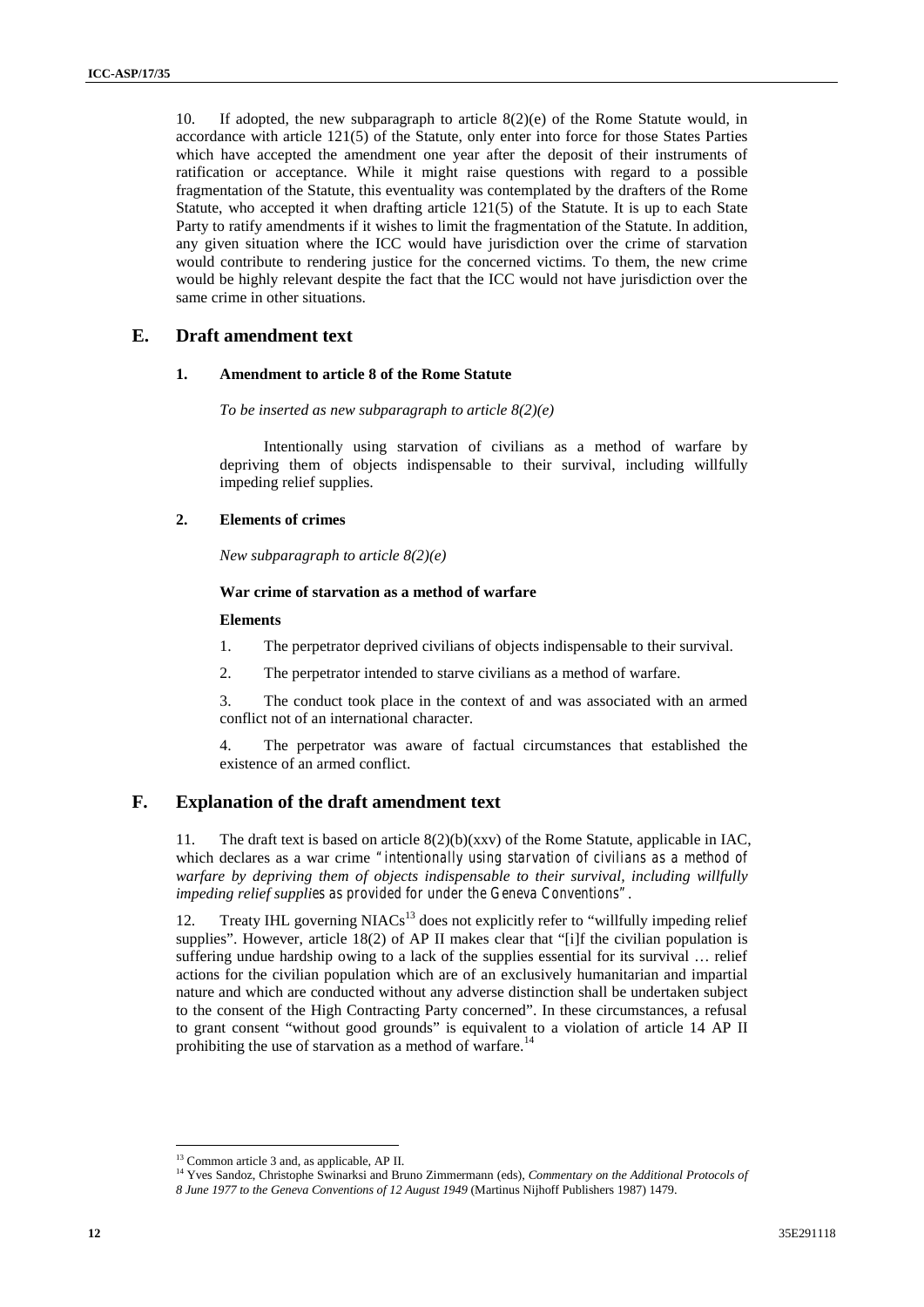13. As identified in Rule 55 of the ICRC study on CIHL,<sup>15</sup> "parties to the conflict must allow and facilitate rapid and unimpeded passage of humanitarian relief for civilians in need, which is impartial in character and conducted without any adverse distinction, subject to their right of control". This conclusion is based on a meticulous study of military manuals, national legislation and other State practice, essentially making no distinction between IACs and NIACs in relation to the obligation to allow the passage of humanitarian relief.<sup>16</sup> This is also supported by Resolution S/RES/2417 (2018), which emphasizes that *"willfully impeding relief supply and access for responses to conflict-induced food insecurity in situations of armed conflict, (…) may constitute a violation of international humanitarian law.*<sup>"17</sup> It may be noted that S/RES/2417 (2018) makes at no juncture a difference between IACs and NIACs.

14. The reference "as provided for under the Geneva Conventions" was omitted because, with the exception of Common article 3, their scope of application only covers IAC. As mentioned above, the legal basis for this part of the amendment is based on CIHL.<sup>18</sup> It is worth recalling that the amendment proposal is to be inserted as a new subparagraph to article 8(2)(e) of the Rome Statute devoted to "other serious violations of the laws and customs applicable in armed conflicts not of an international character, *within the established framework of international law*" (emphasis added). It is therefore clear that the amendment proposal falls within the existing rules of IHL applicable in non-international armed conflicts (NIAC).

15. The elements of crime are identical to those for article  $8(2)(b)(xxv)$  of the Rome Statute relating to IAC, with the exception of paragraph 3, where the term "international armed conflict" is to be replaced with "armed conflict not of an international character".

<sup>&</sup>lt;sup>15</sup> The explanation to Rule 55 makes clear that this rule does not go beyond the text of article 18(2) of Additional Protocol II, Rule 55 of the ICRC study on CIHL (fn 2).

<sup>&</sup>lt;sup>16</sup> See the practice relating to Rule 55 of the ICRC Study on CIHL (fn 2).

<sup>&</sup>lt;sup>17</sup> UNSC Res. 2417 (24 May 2018), preamble and para. 6 & 10. <sup>18</sup> Rules 55 and 156 of the ICRC Study on CIHL (fn 2).